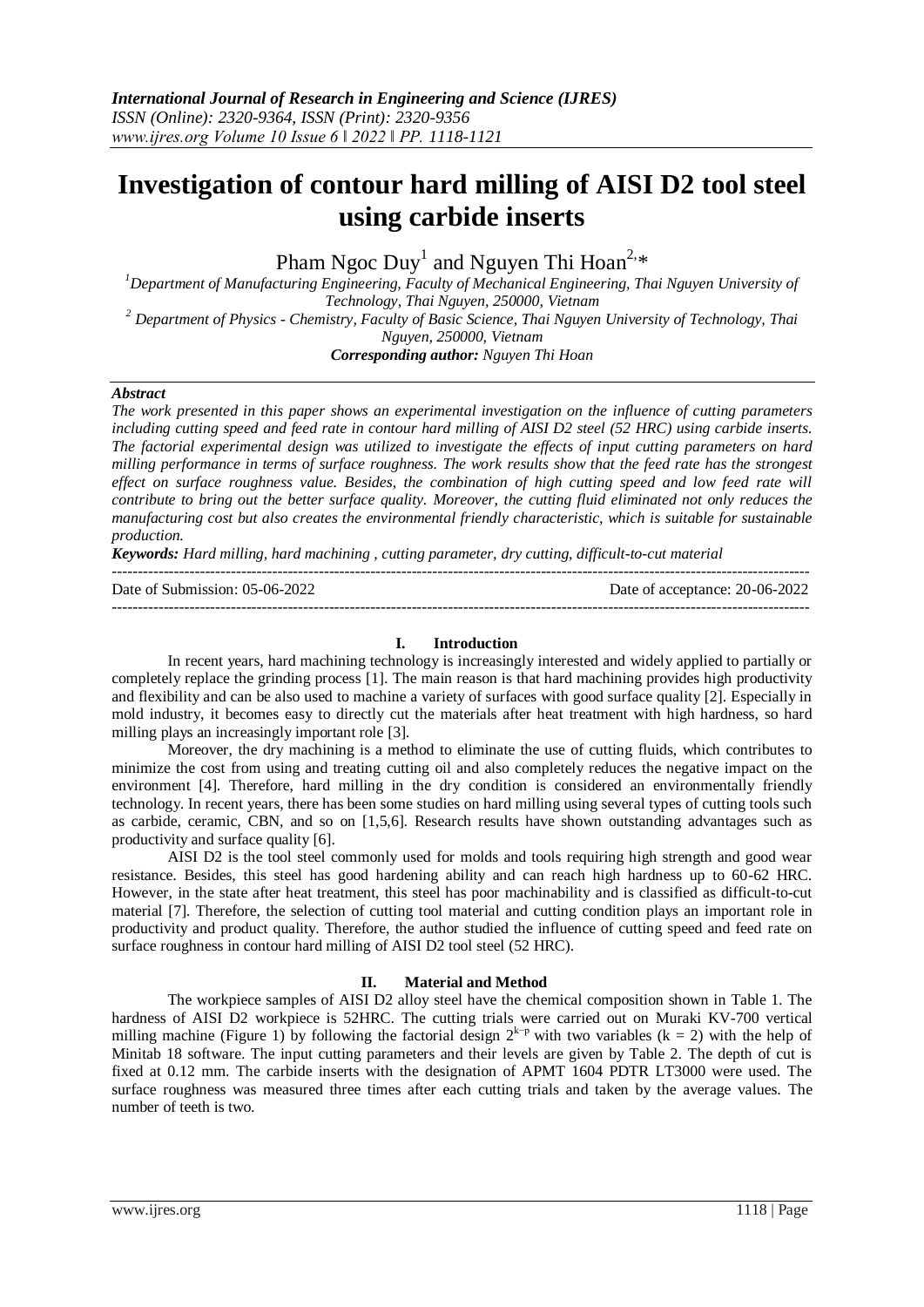| Ō<br>$\frac{9}{6}$<br>composition<br>Chemical |          |     |           |                                                             |                 |                                          |                                          |                                                             |                                                           |                                         |  |
|-----------------------------------------------|----------|-----|-----------|-------------------------------------------------------------|-----------------|------------------------------------------|------------------------------------------|-------------------------------------------------------------|-----------------------------------------------------------|-----------------------------------------|--|
|                                               | --<br>ນ⊥ | Mn  | Ni        | ້                                                           | Mo              | XX7                                      |                                          | ∪u                                                          |                                                           |                                         |  |
| $1.4 -$<br>1.V                                | V.4      | v.u | ×.<br>∪.∪ | $\sim$ $\sim$<br>$\overline{\phantom{a}}$<br>13.U<br>$-1.0$ | - -<br>v.o<br>. | $\sim$ $\sim$<br>$\sim$<br>$-0.5$<br>U.Z | 0.25<br>U.L.<br>$\overline{\phantom{a}}$ | $\sim$ $\sim$<br>$\sim$<br>∪.∠J<br>$\overline{\phantom{a}}$ | $\Omega$<br>$\epsilon$<br>v.v<br>$\overline{\phantom{a}}$ | 0.03<br>- -<br>$\overline{\phantom{a}}$ |  |

| <b>Table 2.</b> The input cutting variables and their levels |      |      |  |  |  |  |  |
|--------------------------------------------------------------|------|------|--|--|--|--|--|
| Input machining parameters                                   | Low  | High |  |  |  |  |  |
| Cutting speed, $V$ (m/min)                                   | 120  | 160  |  |  |  |  |  |
| Feed rate, f (mm/min)                                        | 0.05 | 0.15 |  |  |  |  |  |



**Figure 1.** Muraki KV-700 vertical milling machine used for conducting the experiments

#### **III. Results and Discussion**

The cutting trials were done according to experimental design, and the surface roughness values were measured and processed. The main effects of the input parameters on the machined surface roughness are shown in Figure 2. It can be seen that for increasing the cutting speed, the surface roughness decreases, which is completely consistent with the previous study [4,7]. Meanwhile, when increasing the amount of feed, the surface roughness value increases sharply due to the increase in the area of the cross-section of a cut layer. Hence, the feed rate has the greatest influence on the machined surface roughness.



**Figure 2.** Main effect plot of input machining factors on surface roughness  $R_a$ 

From figure 3, it shows that the surface roughness Ra less than 0.6  $\mu$ m can be obtained by using V = 115-130 m/min and  $f = 60-62$  mm/min. The surface plot showing the interaction effect between cutting speed and feed rate on surface roughness (Figure 4). The combination of high level of cutting speed and low level of feed rate will give the lowest surface roughness values.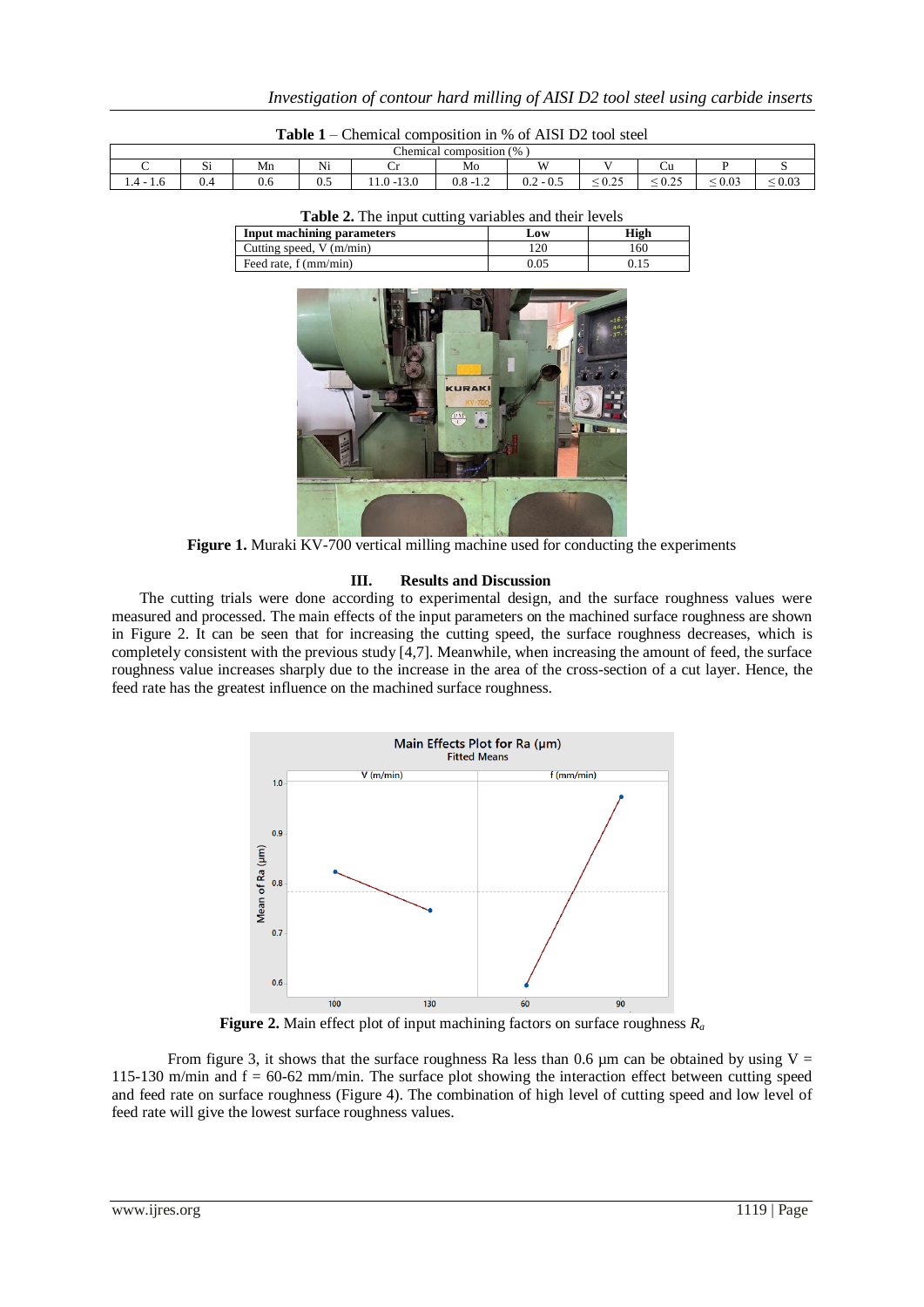

**Figure 3.** Contour plot of cutting speed and feed rate on surface roughness *R<sup>a</sup>*



**Figure 4.** Surface plot of cutting speed and feed rate on surface roughness *R<sup>a</sup>*





**Figure 5.** Machined surface of the tools for twisting and cutting steel rod  $\varnothing$ 6 with V=130 m/min, (a) f= 90 mm/min, (b)  $f=60$  mm/min

To verify the experimental results, the author used the recommended cutting parameters to contour hard milling for the tools for twisting and cutting steel rod  $\phi$ 6. Figure 5 shows the product images after contour hard milling with V = 130 m/min combined with feed rates at two different levels. For V = 130 m/min and f= 90 mm/min,  $R_a$  value is 0.925 µm (Figure 5a) and reduces to 0.568 µm with V =130 m/min and f= 60 mm/min (Figure 5b). Accordingly, it can be concluded that the surface quality is significantly improved by reducing the feed rate.